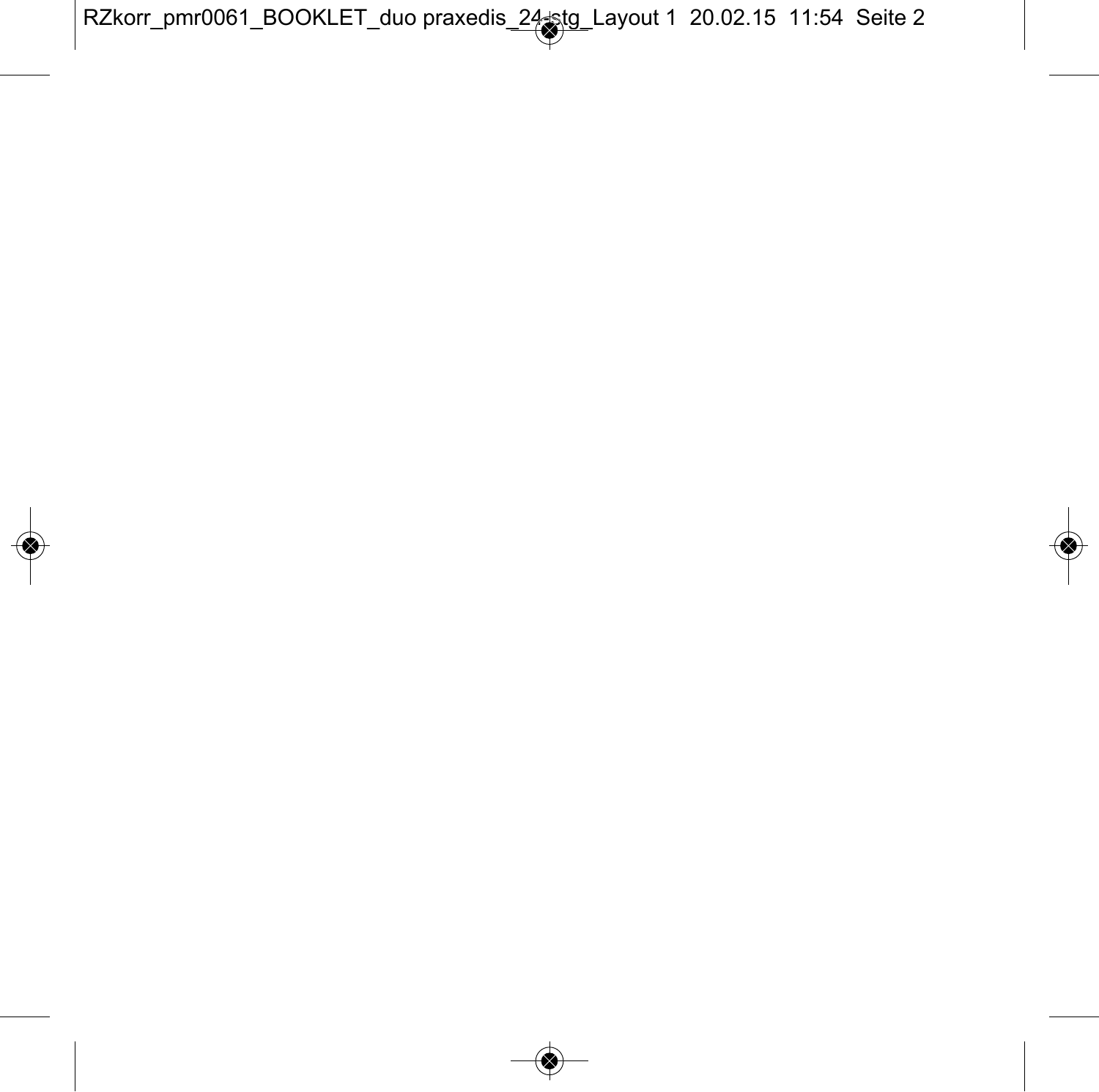**original classics** duo praxedis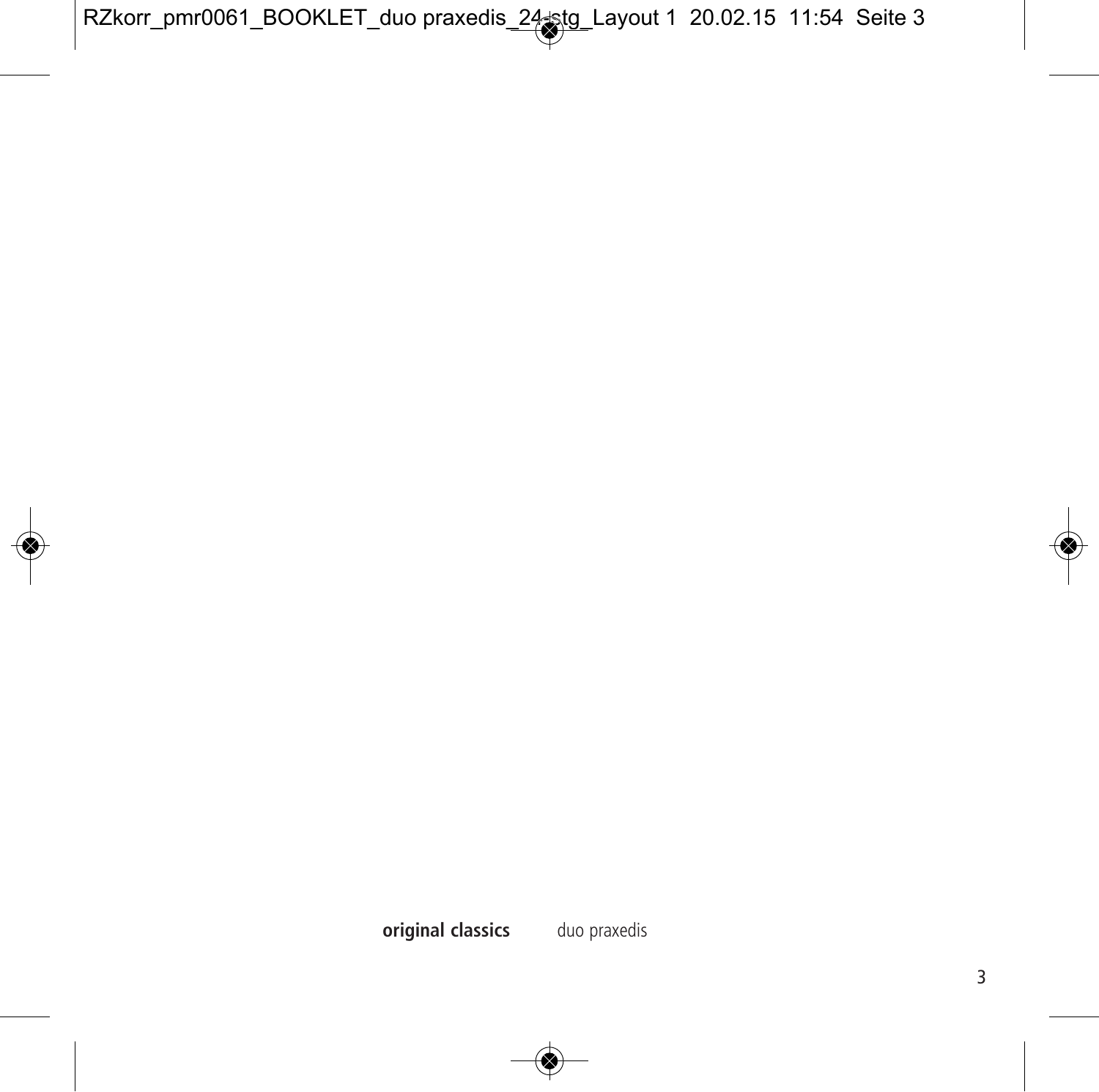#### **Domenico Malacarne (1749–1801)**

Tema con Variazioni for harp and piano

| 01 Introduzione. Largo               | 02:23 |
|--------------------------------------|-------|
| 02 Tema. Allegretto                  | 01:03 |
| 03 Var. 1. Allegro                   | 01:03 |
| 04 Var. 2. Agitato espressivo        | 00:32 |
| 05 Var. 3. Marziale                  | 01:00 |
| 06 Var. 4. Allegro                   | 00:55 |
| 07 Var. 5. Allegretto                | 01:17 |
| 08 Var. 6. Minore. Prestissimo       | 00:32 |
| 09 Var. 7. Finale. Andante pastorale | 02:53 |

#### **François-Adrien Boieldieu (1775–1834)**

Duo No 4 for harp and piano in E Flat Major 10 Allegro brillante 13:02 11 Tema. Andante 01:23 12 Var. 1. Con espressione 01:13 13 Var. 2 01:15<br>14 Var. 3 01:17 14 Var. 3 01:17<br>15 Var. 4 01:06 15 Var. 4 16 Var. 5. Adagio maestoso 01:11 17 Var. 6. Andante con moto 01:06

18 Var. 7 01:04<br>19 Var. 8 01:03 01:03 19 Var. 8 01:03<br>20 Var. 9 01:33 20 Var. 9

#### **Alessandro Rolla (1757–1841)**

Andantino con variazioni for harp and piano

| 21 Preludio. Larghetto  | 01:25 |
|-------------------------|-------|
| 22 Tema, Andantino      | 00:57 |
| 23 Var. 1. Più mosso    | 00:46 |
| 24 Var. 2. Più moderato | 00:55 |
| 25 Var. 3. Più mosso    | 00:55 |
| 26 Var. 4. Più adagio   | 01:59 |

#### **Joseph Woelfl (1773–1812)**

Gran Duo for harp and piano in B Flat Major op 37

| 09:01 |
|-------|
| 01:29 |
| 01:34 |
| 02:06 |
| 06:51 |
|       |

TT 65:08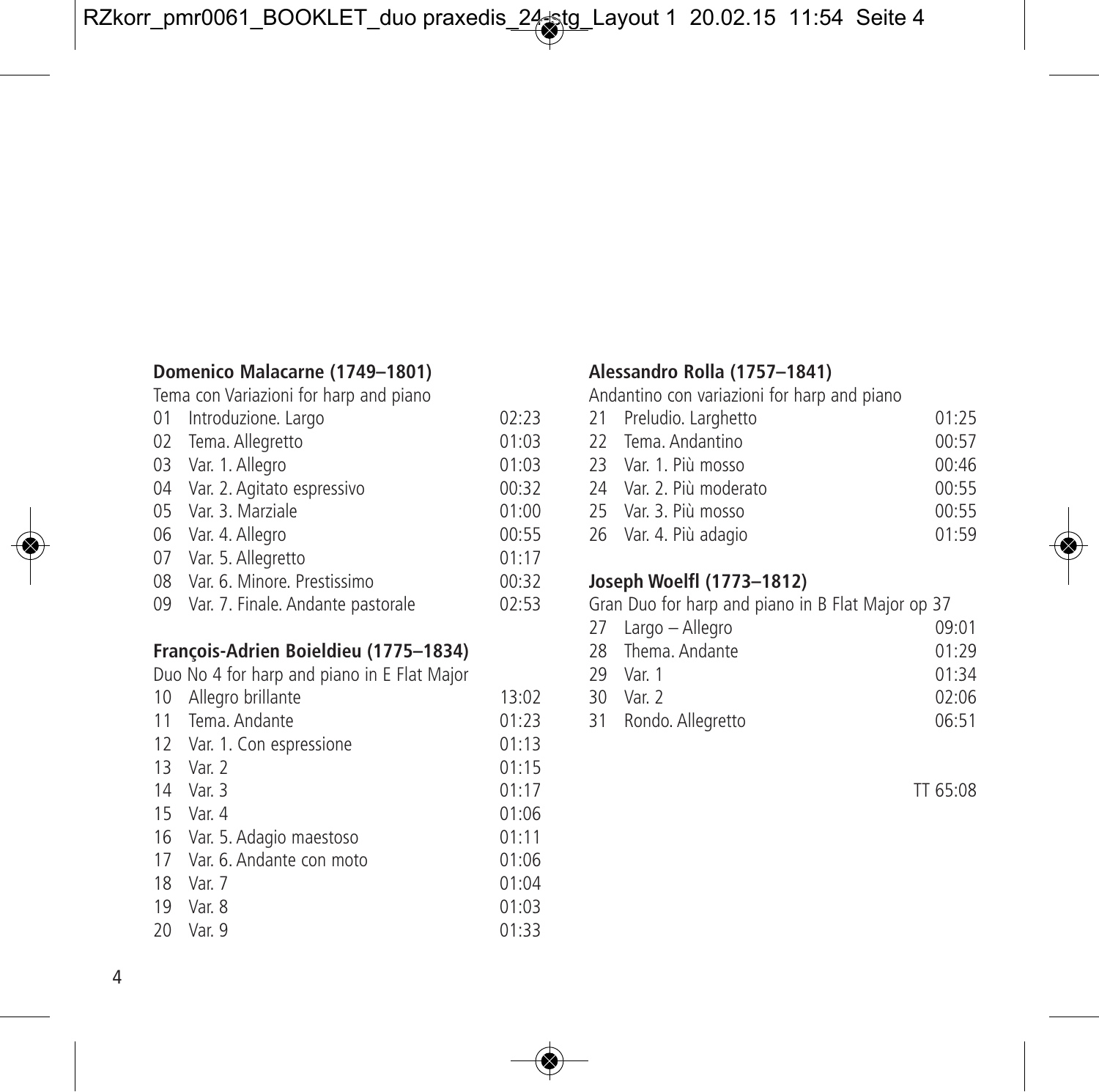### **DUO PRAXEDIS**

Praxedis Hug-Rütti, harp Praxedis Geneviève Hug, piano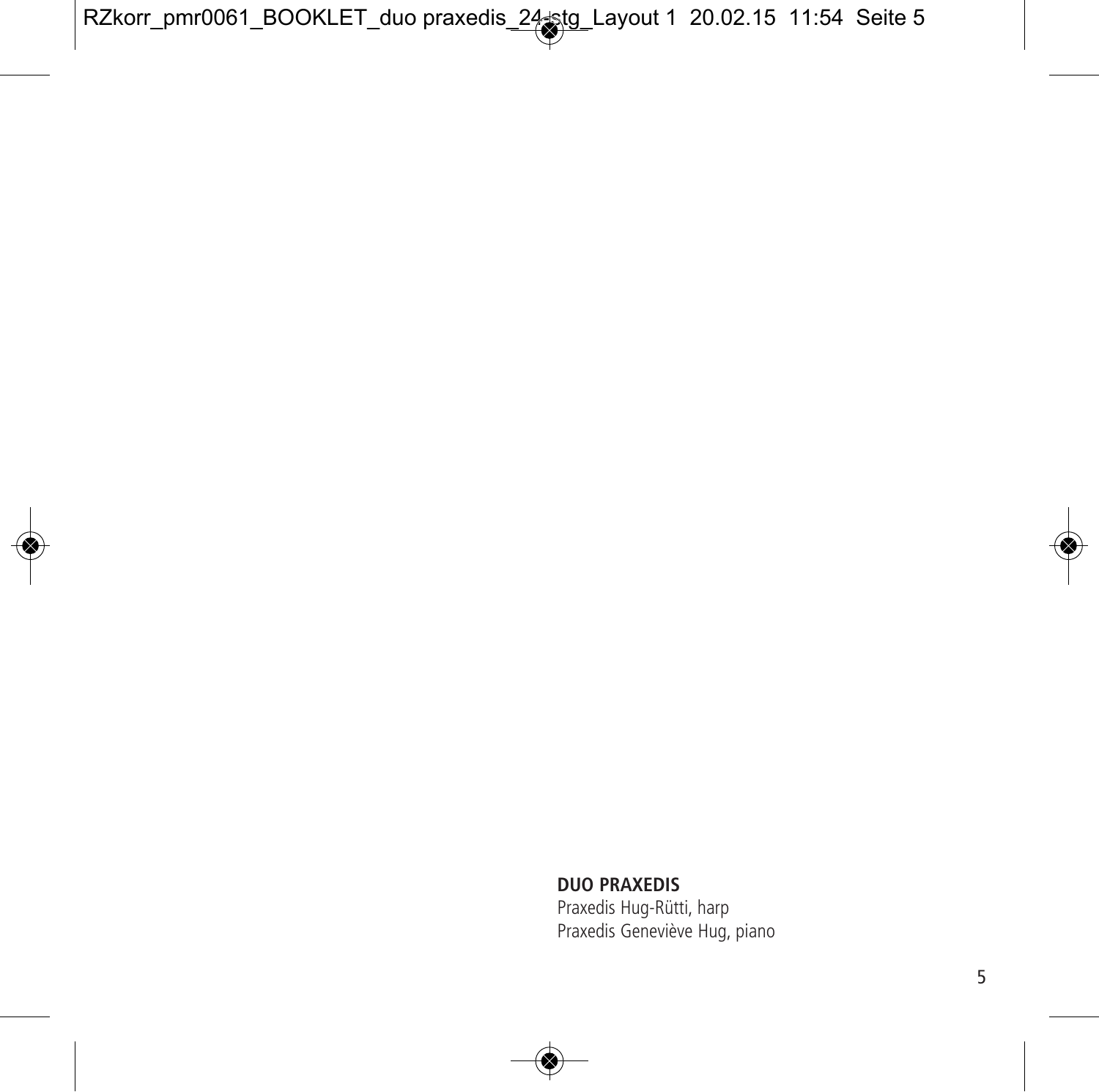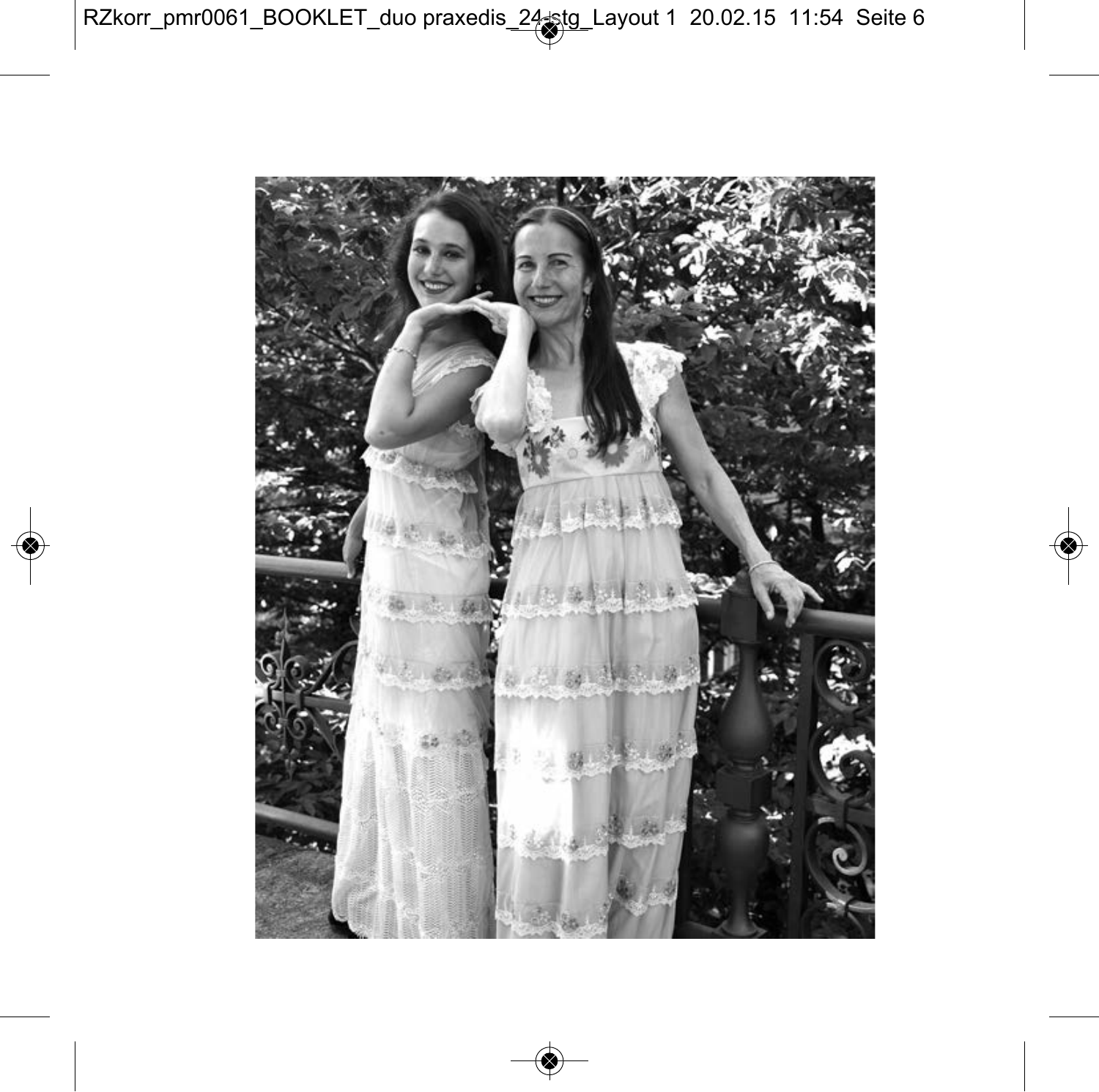Great things were happening in the European world of music at the end of the 17th century: epoch-making changes occurred, be it in the making of music instruments, in the musical form, the way of its interpretation, or the taste in music, the innovation of which above all involved social aspects of the new bourgeoisie. The baroque era prevailing harpsichord hence ceded its rank to the pianoforte, that by the middle of the century gradually became and finally established as the supreme instrument of romantic music; baroque styles were either dropped entirely, or new aspects were added: the sonata form became prevalent, was more and more frequently applied by major composers in  $$ and not limited to – piano works, but also in chamber music and symphonies. New forms came about, less conventional and exalting imagination, more or less "contaminated" by elements deriving from vocal music, especially from operas: such as variation, which for instance already with the great Viennese – Haydn, Mozart and young Beethoven – demonstrated great attention towards the usage of operatic themes, became one of those musical presences, at various levels, from the more sophisticated sonata movement to the virtuoso improvisations in salon music. Beyond that, in the same time period, a phenomenon started to develop that is particular to the pre-classical era. Together with virtuoso instrument playing being pushed in the field of piano music, musical dilettantism established first at courts and aristocratic palaces, then in the houses of

the bourgeoisie, thus becoming, for more than a century, the major user of editors' rich and steady activities, whereby it was not only waiting for the best creations of the great composers, but rather more serving the taste and the ever modest instrumental equipment of the customers.

The pianoforte's growing popularity, as I said before, went hand in hand with the pace of its technical perfection. The same can be said of another instrument, which from then, within short time, dominated, besides the pianoforte, the salons of the bourgeoisie and aristocracy, namely: the harp. With harp maker Érard, who is also a famous name in connection with the history of the pianoforte, the harp became, with a series of technical innovations, the instrument as we know it nowadays: first in Paris then in London manufacturing centres, the instrument conquered Europe. Sheet music changed accordingly, since from the introduction of the instrument in the 16th century, sheet music did not provide it with a profile of its own, but kept identifying the harp with keyboard instruments. With his Concerto for Flute and Harp (1778), Mozart instead demonstrated his understanding of what makes the difference in characteristics for example between the harp and the pianoforte, and gave us its typical timbre while revealing its technical potentials. Then already the harp shared the task of being used to interpret "dilettante" music of the so called "gallant style" with keyboard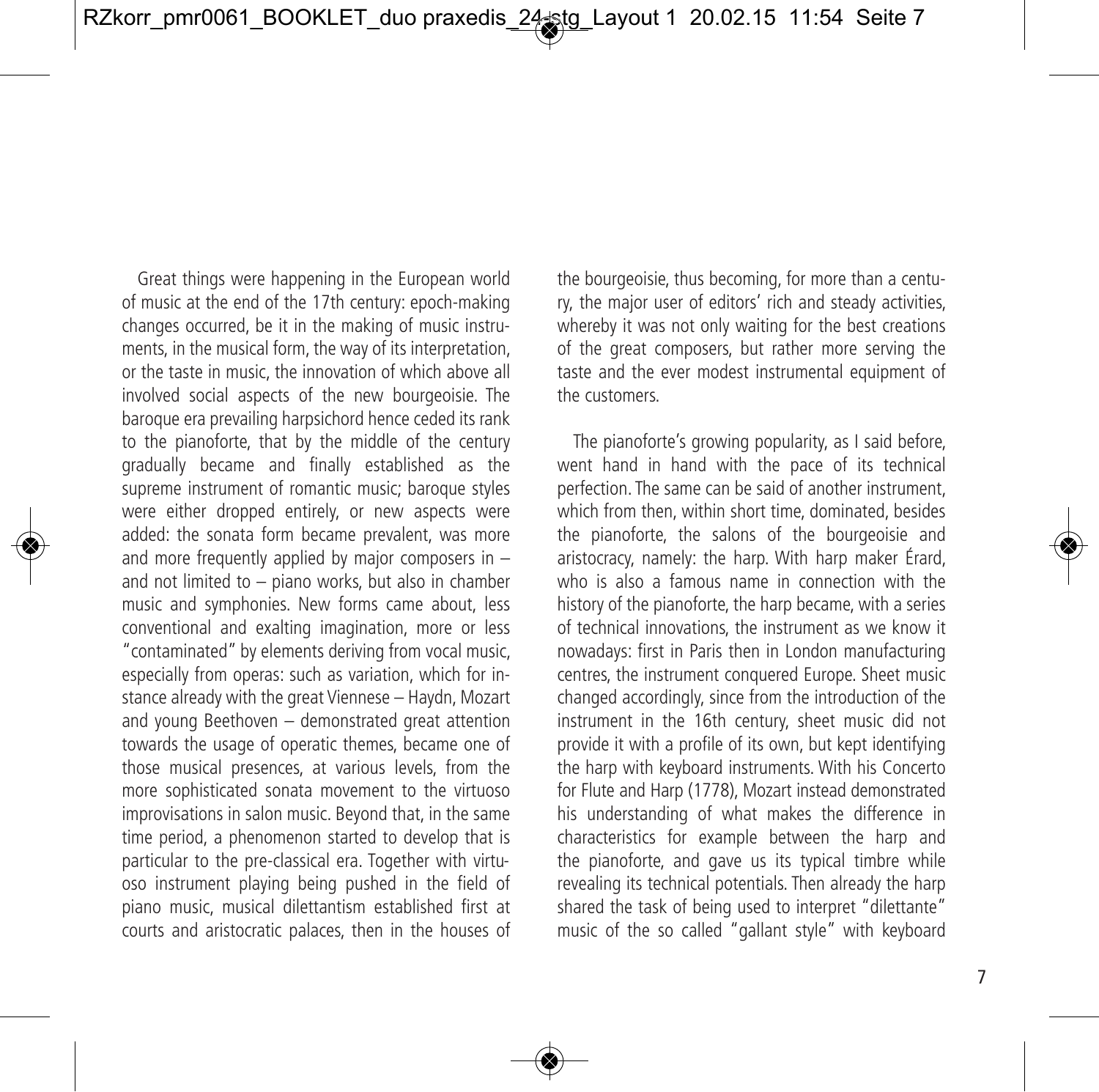instruments (henceforth with the pianoforte only), but as it otherwise follows the pianoforte, the harp is good enough to satisfy famous virtuosos with more sophisticated pieces set out "sophisticatedly" by other virtuosos. It very often happened in the salons of the primo ottocento that harp and pianoforte met to give a concert together, assuming that the alternative interpretation would have been a harp duet, or, more often a pianoforte duet.

The programme of this CD features some relevant examples: **François-Adrien de Boieldieu**, French pianist and professor at the Paris Conservatory, famous composer of instrumental pieces, of operas in particular, wrote four duets for harp and pianoforte and a harp concerto, between 1796 and 1803. His interest for this instrument certainly comes up during the years as a young man, when working as an instrument tuner at Érard's manufacturing company. The Quatrième Duo for pianoforte and harp (or for pianoforte duet) in E flat major was dedicated to Muzio Clementi and mirrors the great Italian-English composer's style. Its first movement, Allegro brillante, is a sonata form, whereas the second, an Andante con *nove variazioni* (= with nine variations), already shows proficiency in writing for pianoforte as well as for harp.

A few years later, the Grand Duett for harp and pianoforte (also playable by pianoforte duet) in B flat op. 37 was written by the Austrian composer **Joseph Woelfl**, famous pianist virtuoso, who rivalled with young Beethoven. The composer dedicates it to Joseph Dizi, mentioned on the cover page of the London edition ("as performed at Mr. Salomon's concerts by the author and Mr. Dizi"). Johann Peter Salomon was the most famous impresario, then. Woelfl became more prolific as a composer and wrote fifteen duets of the same sort. Op. 37 had preceded his journey to London, where he was received like a triumphant hero and where he died in 1812. This work has three movements, starting with an Allegro sonata form, an Andante con due variazioni (with two variations) in the middle, closing with an Allegretto rondo form. Structurally as well as technically it is a very demanding work, where the two instruments are involved in a dialogue at the same level.

In the same years, **Alessandro Rolla** was active in Milan. Hi was a violin virtuoso and professor at the Conservatory (founded in 1808), but composer and conductor in the first place. In this function he presented some hundred operas at the Teatro alla Scala. His Preludio (Antantino) con variazioni in B flat for pianoforte and harp (or for violin and harp), the autograph score of which being at the library of Milan Conservatory, has perhaps to do with the presence of one of the most famous harpists in Milan at that time, Dorette Scheidler, Louis Spohr's wife. The theme allegedly was the subject of a work by Austrian operal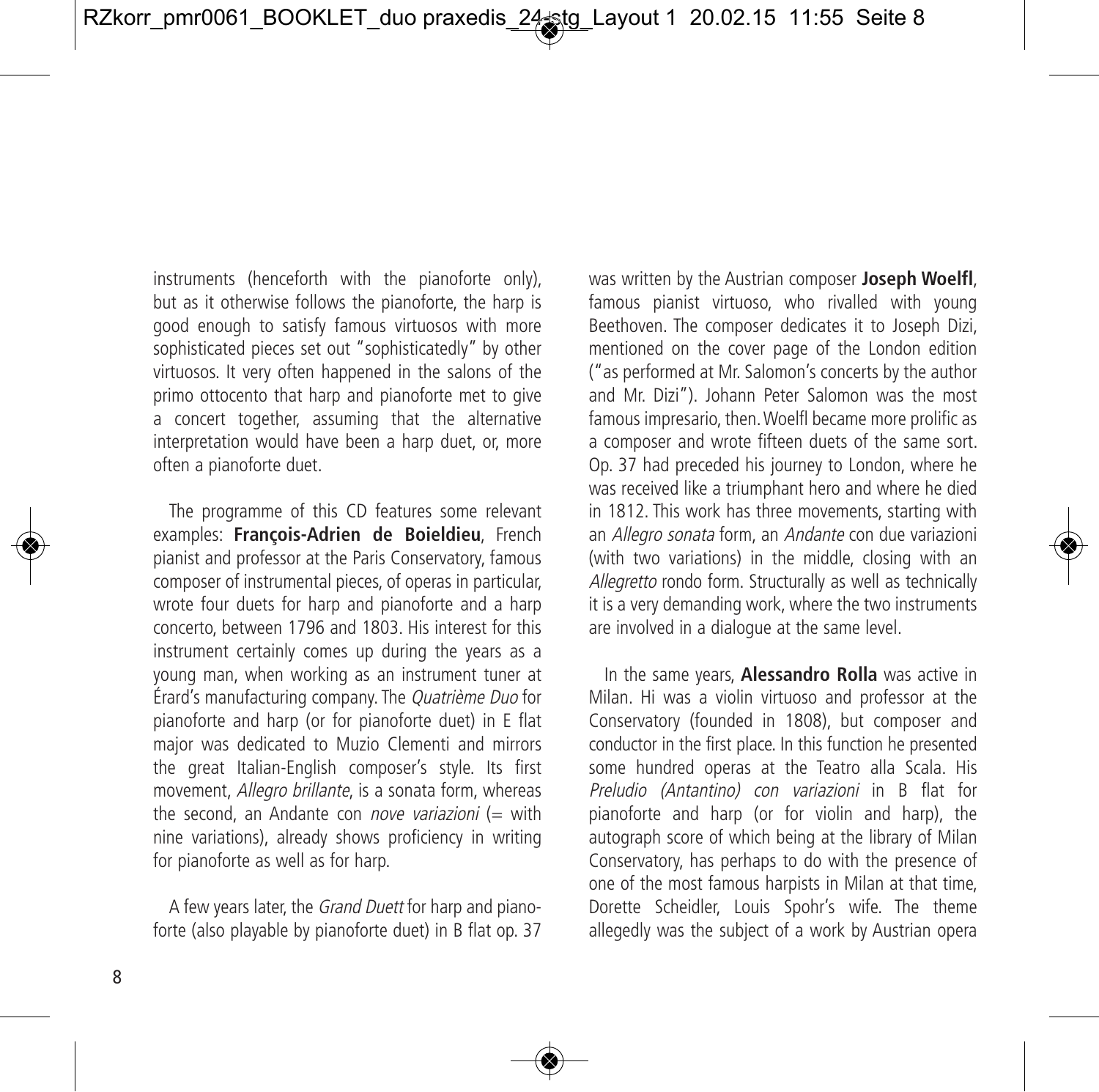composer Joseph Weigl; two operas by him were conducted by Rolla at the Teatro alla Scala around 1815. This duet by Rolla is less pretentious and less ample than the ones looked at above: there are no sonata form movements, but a short Larghetto as an introduction to the theme and variations. Throughout interjections by both instruments, brilliant and graceful cantabile runs take turns in this well- proportioned score.

We do not know anything about the person behind the name of **Domenico Malacarne**, who appears as being the composer of this Tema con variazioni in B flat in an old Ricordi edition of the year 1823. Here as well, we have an introductory Largo, no sonata form developing, just the variation of the theme, Allegretto with seven variations. Following initial chords, the pianoforte expands a melody with a subtle operatic touch. Both instruments then alternate their leads in a balanced way within the theme and variations, which the composer characterises as: allegro, agitato, marziale, etc. The second last variation, according to common practice in minor (here C minor) and in a slow development, is here a Prestissimo, and the finale, normally brilliant, is an Andante pastorale.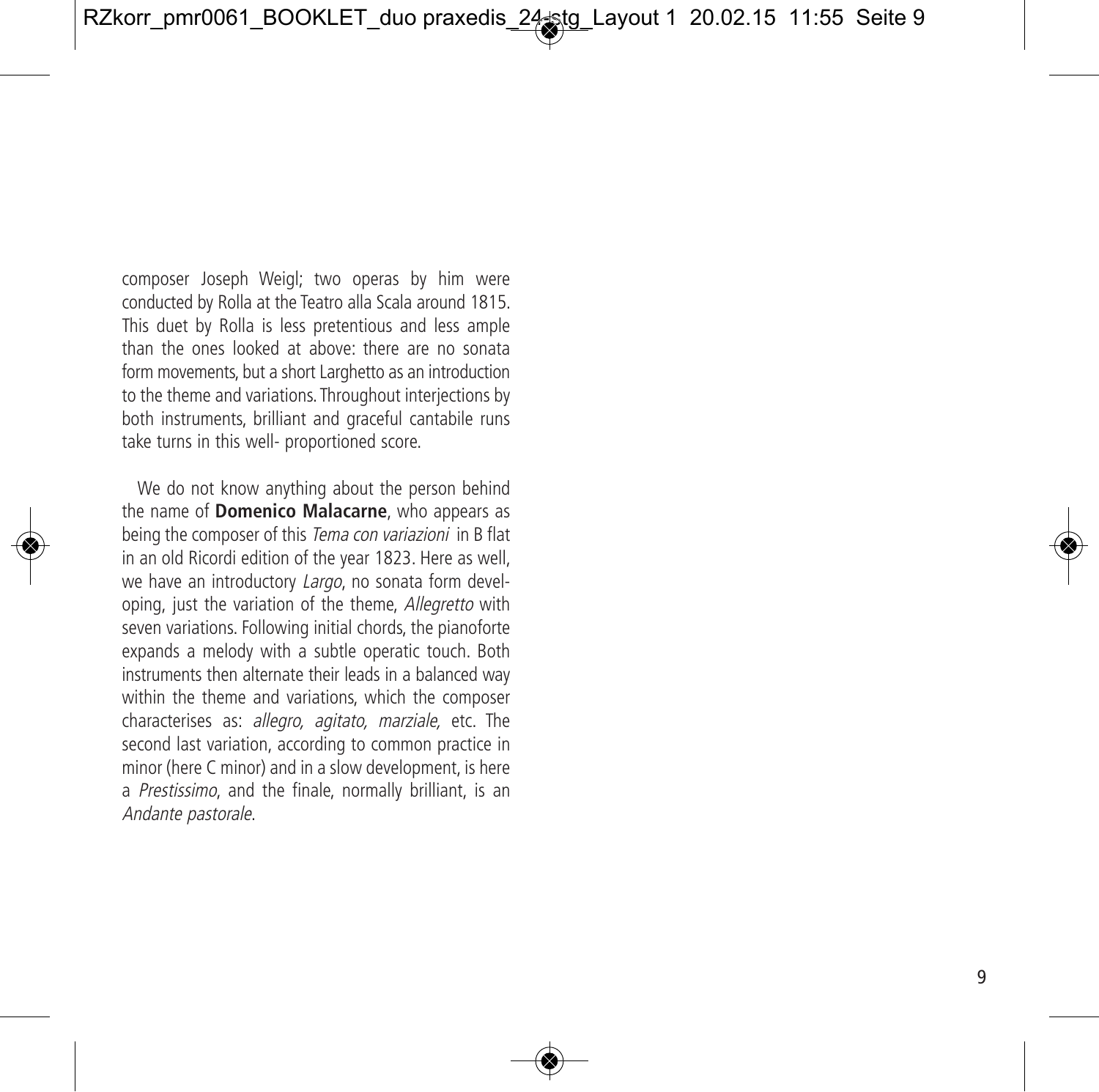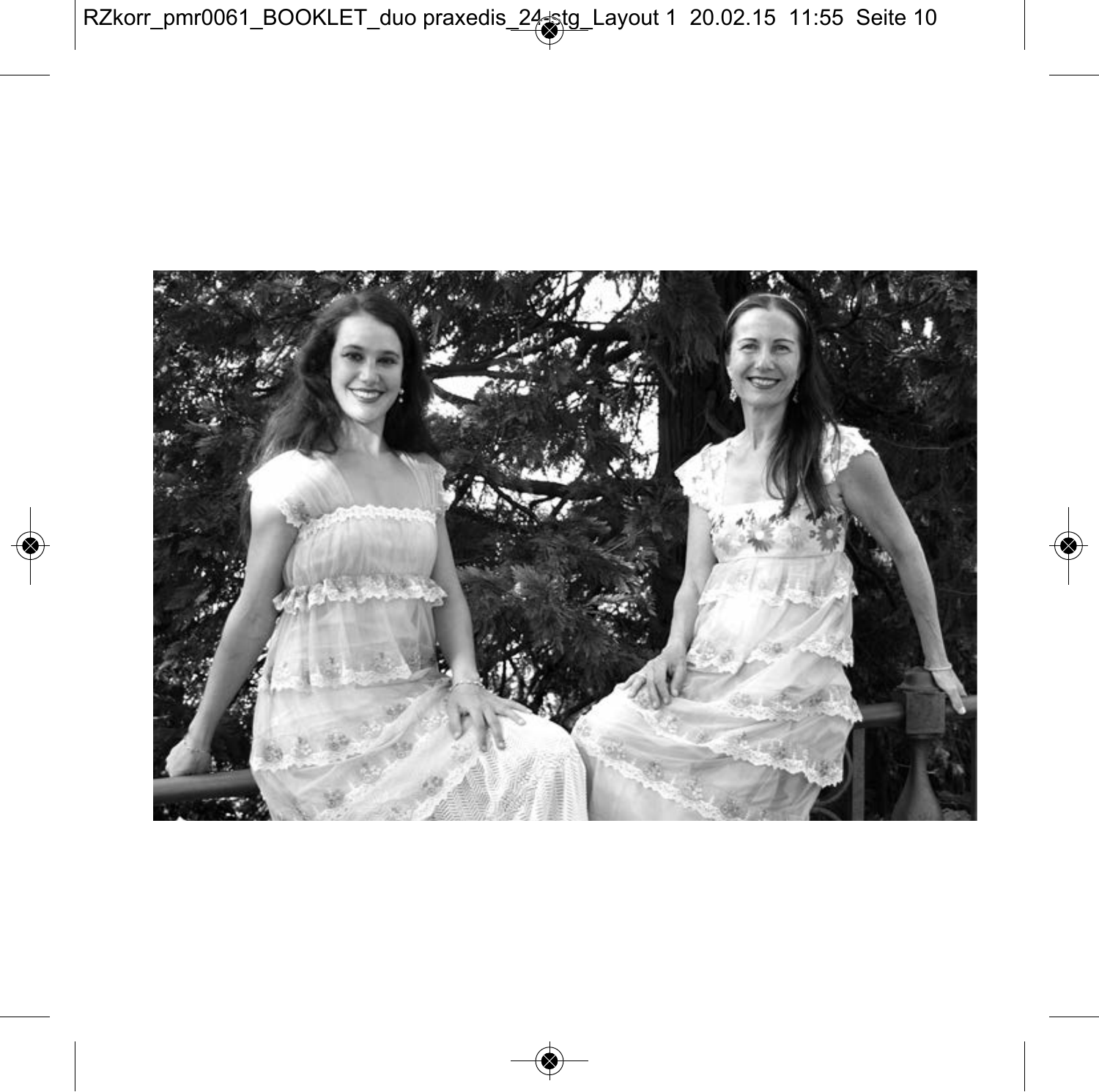Grandi cose succedono nell'Europa musicale alla fine del Settecento: rivolgimenti epocali che riguardano sia gli strumenti musicali, sia le forme musicali, sia la prassi esecutiva, sia il gusto, legato soprattutto al rinnovarsi degli aspetti sociali della nuova borghesia. Il clavicembalo, trionfatore in epoca barocca, cede ormai il posto al pianoforte, che si avvia progressivamente a diventare in neanche mezzo secolo il padrone assoluto della musica romantica; le forme barocche cadono in disuso o prendono nuovi aspetti: si afferma la forma sonata, sempre più utilizzata dai maggiori compositori – e non solo – in opere pianistiche, cameristiche e sinfoniche. Nascono nuove forme, più libere e fantasiose, più o meno "contaminate" dall'apporto di elementi derivati dalla musica vocale, soprattutto operistica: la variazione, ad esempio, che già con i grandi viennesi – Haydn, Mozart e il primo Beethoven – dimostra grande attenzione verso il tematismo teatrale, diventa una delle abituali presenze musicali, a vari livelli, dal movimento di sonata più impegnativo alla virtuosistica improvvisazione salottiera. Si accentua inoltre, in questo periodo, un fenomemo tipico dell'era pre-classica: di pari passo col progredire del virtuosismo strumentale in campo pianistico, ecco diffondersi prima nelle corti e nei palazzi aristocratici, poi nelle case della borghesia, quel dilettantismo musicale che diverrà per più di un secolo il maggior fruitore della sempre più ricca e solida attività delle case editrici, non sempre attente alla diffusione delle migliori creazioni dei grandi compositori, ma molto di

più a soddisfare il gusto e le quasi sempre modeste doti strumentali della clientela.

Il pianoforte, come ho detto, sta conoscendo una considerazione sociale pari alla velocità del suo perfezionamento tecnico. Ma lo stesso si può dire di un altro strumento, che di lì a poco dominerà accanto al pianoforte i salotti, aristocratici o borghesi che siano: l'arpa. Col costruttore Érard, celebre anche nella storia organologica del pianoforte, l'arpa diventa, con una serie di innovazioni tecniche, lo strumento che oggi conosciamo: prima a Parigi, poi a Londra, centri di fabbricazione, lo strumento invade l'Europa. E si modifica la sua letteratura, che fin dalle intavolature del XVI° secolo non ha una sua fisionomia individuale, e quasi sempre la si identifica con gli strumenti a tastiera. Col suo Concerto per flauto e arpa (1778) Mozart dimostra di aver compreso invece qual'è il carattere che la differenzia, ad esempio, dal pianoforte, e ne rende il suo tipico carattere timbrico rivelandone le potenzialità tecniche. Già allora l'arpa condivide con gli strumenti a tastiera (ormai è il caso di riferirsi al solo pianoforte) il compito di realizzare la letteratura "dilettantistica" del cosidetto "stile galante" ma, come succede del resto al pianoforte, non disdegna di soddisfare illustri virtuosi in brani più impegnativi che altri virtuosi "impegnatamente" scrivono. E proprio nei salotti del primo Ottocento non è raro il caso di esecuzioni in cui arpa e pianoforte si trovano a concertare assieme, fermo restando che viene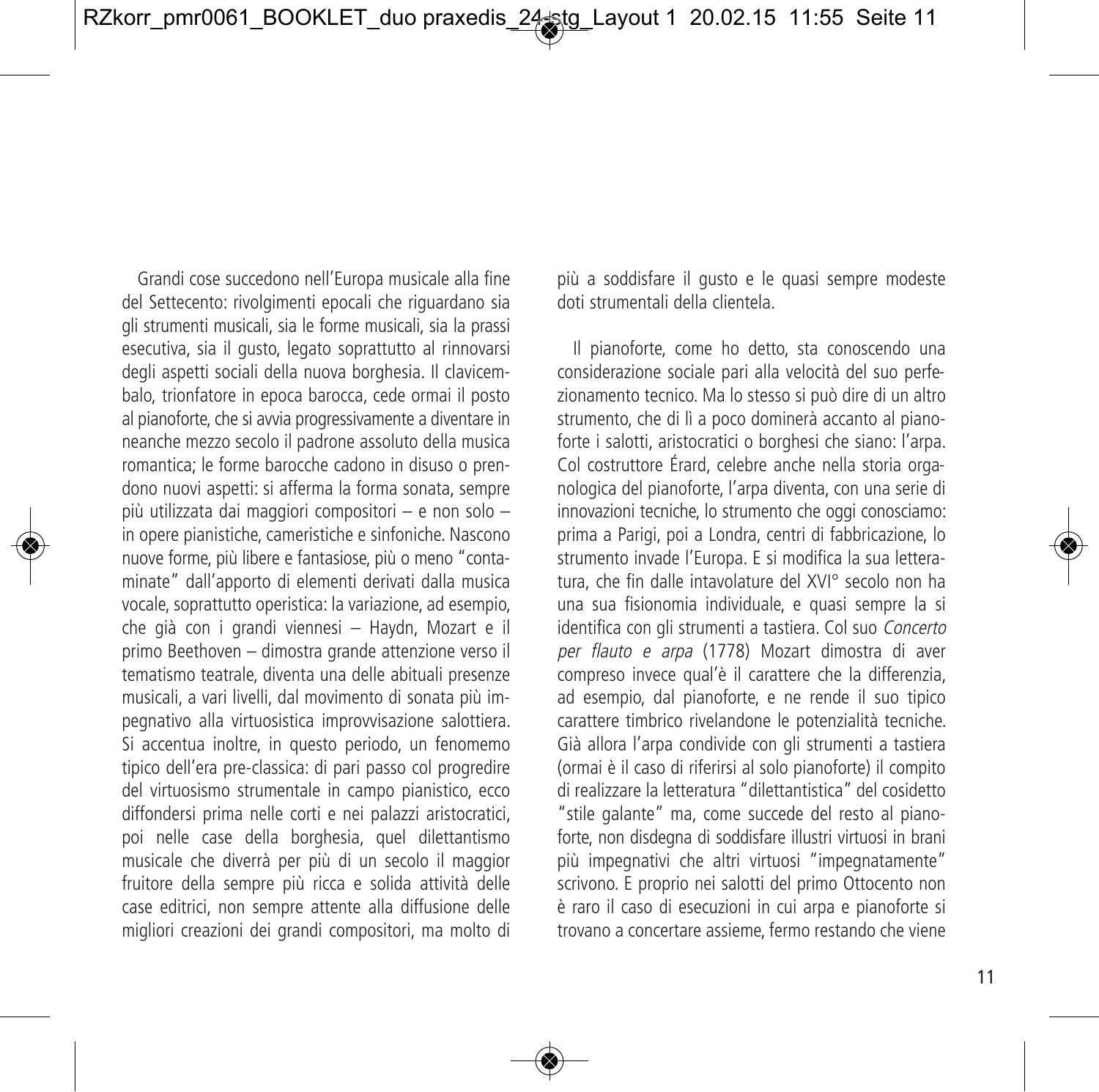quasi sempre prevista l'esecuzione alternativa di due arpe o più spesso di due pianoforti. Il programma di questo disco ne offre alcuni esempi.

Il francese **François-Adrien Boieldieu**, pianista e docente al Conservatorio di Parigi, celebre compositore strumentale ma soprattutto operistico, scrisse fra il 1796 e il 1803 quattro duetti per arpa e pianoforte, e all'arpa dedicò anche un concerto. L'interesse per questo strumento nasce certamente grazie al lavoro svolto in questi anni giovanili come accordatore nella fabbrica di Érard. Il Quatrième Duo per pianoforte e arpa (o per due pianoforti), in mi bemolle maggiore, è dedicato a Muzio Clementi, e riflette abbastanza da vicino lo stile del grande compositore italo-inglese. Il primo movimento, Allegro brillante, è in forma sonata, il secondo, un Andante con nove variazioni, denota una già raggiunta profession lità nella scrittura sia per pianoforte che per arpa.

Di pochi anni più tardi è il Grand Duett per arpa e pianoforte (anche qui previsti i due pianoforti come alternativa) in si bemolle op. 37 del compositore austriaco **Joseph Woelfl**, celebre pianista virtuoso che rivaleggiò col giovane Beethoven. La dedica qui è per il grande arpista François-Joseph Dizi, menzionato nel frontespizio dell'edizione londinese "as performed at the Mr.Salomon's concerts by the author and Mr. Dizi". (Johann Peter Salomon era allora il più celebre impresario). Fu assai prolifico Woelfl: di tali duetti ne scrisse una quindicina. L'op. 37 precede il viaggio a Londra del compositore, dove fu accolto come trionfatore e dove morì nel 1812. Questo lavoro è in tre movimenti, con un Allegro in forma sonata all'inizio, un Andante con due variazioni al centro, e un Allegretto in forma di rondo alla fine. Si tratta di un lavoro impegnativo sia strutturalmente che tecnicamente, dove i due strumenti dialogano a parti uguali.

In quegli stessi anni a Milano operava **Alessandro Rolla**, virtuoso di violino e docente al Conservatorio (fondato proprio allora, nel 1808), ma soprattutto compositore e direttore d'orchestra. Presentò in questa veste centinaia di opere al Teatro alla Scala. Il suo Preludio (Andantino) con variazioni in mi bemolle maggiore per pianoforte e arpa (opp. per violino e arpa), il cui manoscritto si trova nella biblioteca del Conservatorio milanese, ha forse qualche rapporto con la presenza a Milano di una delle più grandi arpiste dell'epoca, Dorette Scheidler, moglie di Louis Spohr. Il tema sarebbe tratto da un lavoro dell'operista tedesco Joseph Weigl, di cui Rolla diresse due opere alla Scala verso il 1815. Questo duetto di Rolla è meno pretenzioso e meno ampio di quelli già esaminati: non ha movimenti in forma sonata, ma solo un breve Larghetto che fa da introduzione al tema con variazioni. La scrittura alterna in modo equilibrato passi brillanti e cantabilità graziosa attraverso gli interventi dei due strumenti.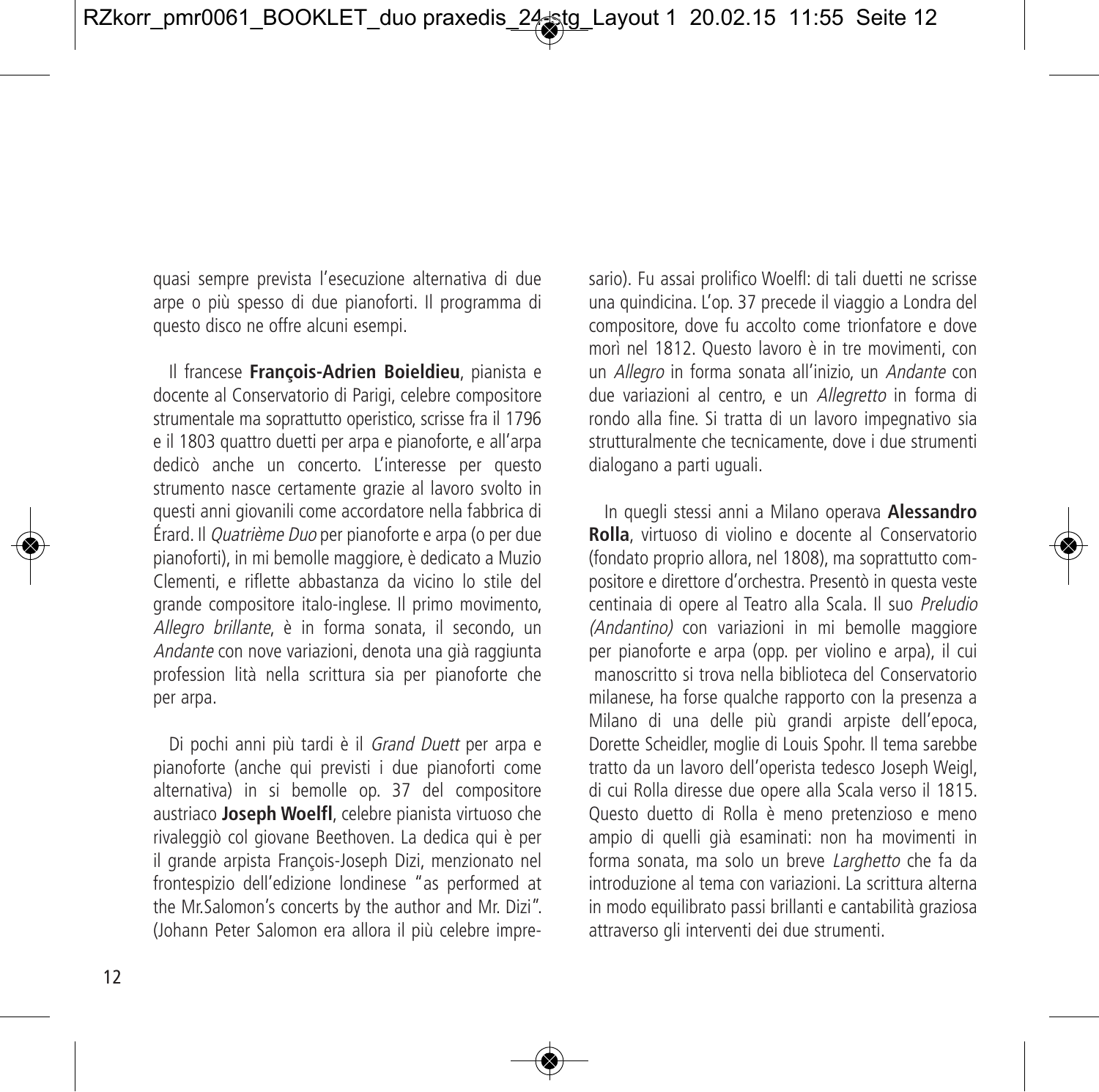Nulla sappiamo del compositore che affiora col nome di **Domenico Malacarne** da una vecchia edizione Ricordi del 1823, di questo Tema con variazioni in mi bemolle maggiore. Anche qui vi è un Largo introduttivo, nessun svolgimento in forma sonata, ma solo il successivo tema variato, Allegretto con sette variazioni. Dopo gli accordi iniziali, il pianoforte espone una melodia di vago sapore operistico. I due strumenti poi alternano in modo bilanciato la loro momentanea preminenza nel tema e nelle variazioni, di cui l'autore precisa il carattere: allegro, agitato, marziale, etc. La penultima variazione, in minore secondo la prassi (qui do minore) e in andamento lento, qui è invece un Prestissimo, e il finale, normalmente brillante, è invece un Andante pastorale.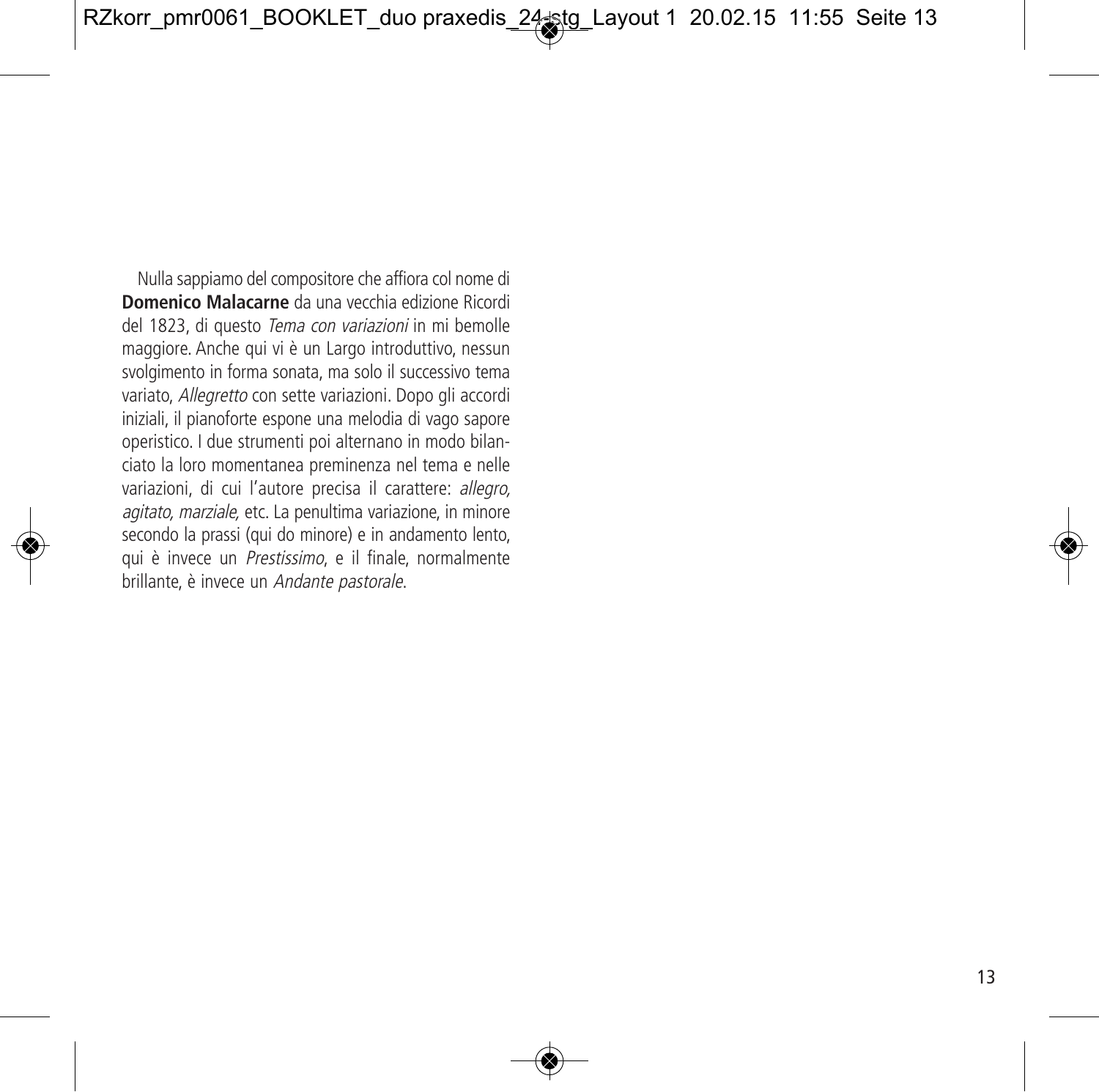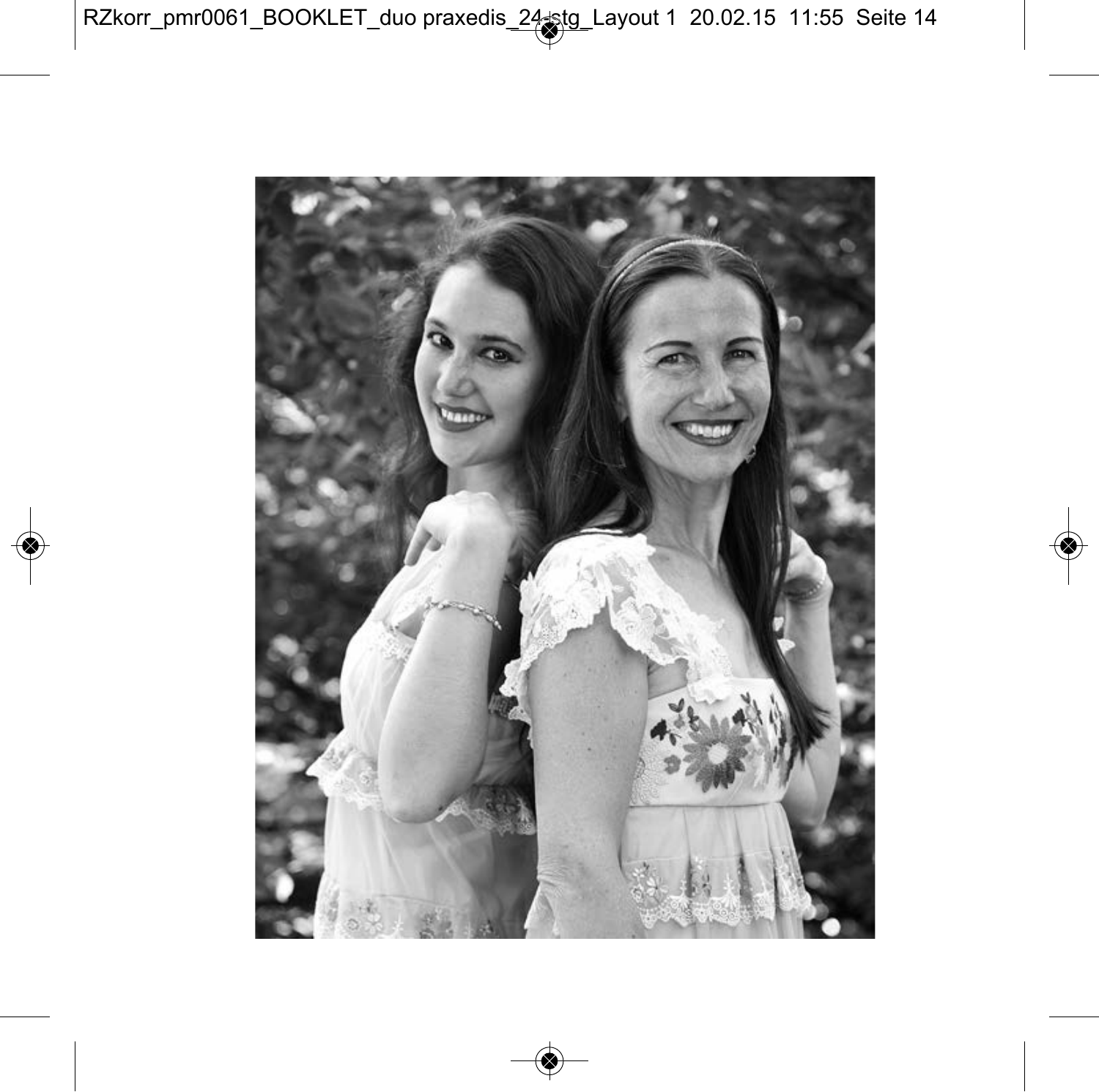Markante Ereignisse stehen am Ausgang des siebzehnten Jahrhunderts in der europäischen Welt der Musik. Epochale Veränderungen an den Musikinstrumenten und bei den musikalischen Formen, in der Aufführungspraxis und beim gesellschaftlich geprägten Musikgeschmack des neu entstandenen Bürgertums. Das Cembalo, der Favorit des Barock, macht dem Pianoforte Platz, das sich bis Mitte des Jahrhunderts zum unumstritten wichtigsten Instrument der Romantik entwickelt. Barocke Formen verschwinden entweder ganz oder nehmen neue Züge an. So setzt sich auch bei maßgebenden Komponisten allmählich die Sonatenform in der Literatur für Klavier, Kammermusik und in sinfonischen Werken durch. Neue freiere und phantasievollere Formen entstehen, die von der Vokalmusik, vor allem von der Oper inspiriert sind.

Beispielsweise nimmt die Variation, welche schon bei den großen Wiener Komponisten Haydn, Mozart und allen voran bei Beethoven unter dem Einfluss theatralischer Thematik steht, unter den musikalischen Formen auf verschiedenen Ebenen einen zunehmend gewohnten Platz ein, vom anspruchsvolleren Sonatensatz bis hin zur virtuosen Salonimprovisation. In dieser Epoche akzentuiert sich außerdem ein für die Vorklassik typisches Phänomen. Mit der fortschreitenden Virtuosität auf dem Klavier entsteht zuerst an den Höfen und in den Palästen der Aristokratie, dann in den Villen der Bourgeoisie ein musikalischer Dilettantismus, der über hundert Jahre die immer umfassendere Aktivität der Verlagshäuser bestimmt, und zwar nicht nur im Hinblick auf die Herausgabe der herausragenden Werke großer Komponisten, sondern vor allem, um dem Musikgeschmack einer punkto Instrument meistens bescheiden ausgestatteten Kundschaft zu dienen.

Das Pianoforte erlangt, wie schon gesagt, dank technischer Perfektionierung gesellschaftliche Beachtung. Aber dasselbe trifft auch auf ein anderes Instrument zu, nämlich auf die Harfe. Sie beherrscht neben dem Fortepiano bald die aristokratischen und bürgerlichen Salons. Mit dem Instrumentenbauer Erard, berühmt auch in der Klavierbaugeschichte, wird die Harfe dank einer Reihe technischer Neuerungen zum Instrument, wie wir es heute kennen: zuerst in Paris, dann in London, beides Fabrikationszentren, tritt das Instrument seinen Eroberungsfeldzug durch Europa an. Damit verändert sich auch die Harfenliteratur, welche bis zu den Tabulaturen des sechzehnten Jahrhunderts sonst noch keine eigene Physiognomie hat, sondern sich sozusagen immer mit den Tasteninstrumenten gleichgestellt sieht. Mit seinem Konzert für Flöte und Harfe (1778) zeigt Mozart hingegen, dass er den charakteristischen Unterschied beispielsweise zum Pianoforte verstanden hat, und offenbart uns gleichzeitig mit dem für die Harfe typischen Klangcharakter deren technische Spielmöglichkeiten. Schon damals wird auf der Harfe wie auf den Tasteninstrumenten (hier beziehen wir uns nur auf das Forte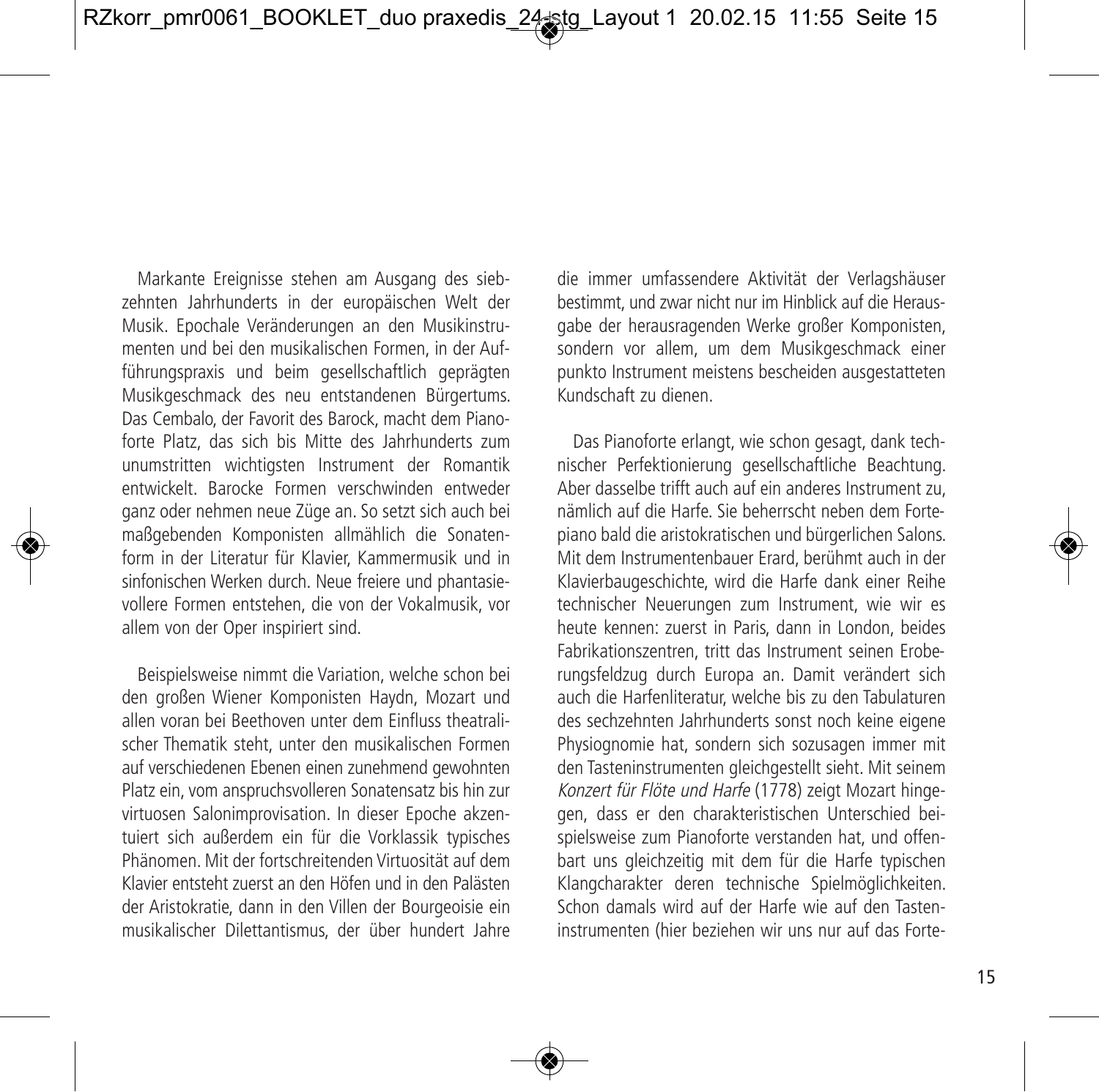piano) dilettantische Literatur des sogenannt galanten Stils gespielt. Aber wie das Fortepiano so vermag auch die Harfe berühmte Virtuosen zum Spiel anspruchsvollerer Stücke, welche von anderen Virtuosen anspruchsvoll komponiert werden, heraus zu fordern. Gerade in den Salons des frühen achtzehnten Jahrhunderts treffen nicht selten Harfe und Pianoforte zum gemeinsamen Konzertieren auf einander, wobei als Alternative stets die Ausführung mit zwei Harfen oder öfters mit zwei Pianoforti vorgesehen ist. Das Programm auf dieser CD bietet uns ein paar Beispiele dafür:

Der Franzose **François-Adrien Boieldieu**, Pianist, Dozent am Pariser Konservatorium und berühmter Komponist von Instrumentalwerken, aber vor allem von Opern, schrieb zwischen 1796 und 1803 vier Duette für Fortepiano und Harfe sowie ein Harfenkonzert. Sein Interesse für dieses Instrument wurde sicher geweckt, als er in jungen Jahren sein Geld mit dem Stimmen von Musikinstrumenten bei der Manufaktur Erard verdiente. Das Quatrième Duo für Pianoforte und Harfe in Es-Dur ist Muzio Clementi gewidmet und reflektiert nahezu den Stil des großen italo-englischen Komponisten. Der erste Satz, Allegro brillante, ist in Sonatenform geschrieben, der zweite, ein Andante mit neun Variationen, weist bereits eine ausgereifte Kompositionstechnik für Pianoforte wie für die Harfe auf.

Wenige Jahre später entsteht das Gran Duo für Harfe und Pianoforte (bzw. für zwei Pianoforti) in B-Dur op. 37 des österreichischen Komponisten **Joseph Woelfl**, berühmter Klaviervirtuose und Konkurrent von Beethoven. Gewidmet ist dieses Stück dem großen Harfenisten François-Joseph Dizi, was entsprechend auf der Titelseite in der Londoner Ausgabe erwähnt wird "as performed at Mr. Salomon's concerts by the author and Mr. Dizi". (Johann Peter Salomon war damals der berühmteste Impresario.) Woelfls Schaffen erweist sich als ziemlich fruchtbar. Er hinterlässt fünfzehn solcher Duette. Opus 37 steht im Vorfeld der Reise nach London, wo er wie ein siegreicher Held gefeiert wird und wo er 1812 stirbt. Dieses Werk umfasst drei Sätze, ein Allegro in Sonatenform am Anfang, ein Mittelsatz Andante mit zwei Variationen und einem Allegretto in Rondoform am Ende. Es ist ein strukturell und technisch höchst anspruchsvolles Werk, wo beide Instrumente ebenbürtig mit einander im Dialog sind.

In derselben Zeit wirkt in Mailand **Alessandro Rolla**, Violinvirtuose, Dozent am Konservatorium (das 1808 gegründet wird), aber hauptsächlich Komponist und Dirigent. In dieser Eigenschaft dirigiert er an der Mailänder Scala etwa hundert Opern. Sein Preludio (Andantino) con variazioni in Es-Dur für Pianoforte und Harfe (oder für Violine und Harfe), dessen Autograph sich in der Bibliothek des Mailänder Konservatoriums befindet, hat vielleicht einen Zusammenhang mit der Anwesenheit einer der größten Harfenistinnen jener Zeit, Dorette Scheidler, der Frau von Louis Spohr. Das Thema sei in einem Werk des deutschen Opernkomponisten Joseph Weigl behandelt worden; von ihm dirigiert Rolla ums Jahr 1815 herum zwei Opern. Dieses Duett von Rolla ist etwas weniger prätentiös und weniger breit angelegt als die oben besprochenen Werke. Es hat keine Sätze in Sonatenform, sondern nur ein kurzes Larghetto, das ins Tema con variazioni überleitet. In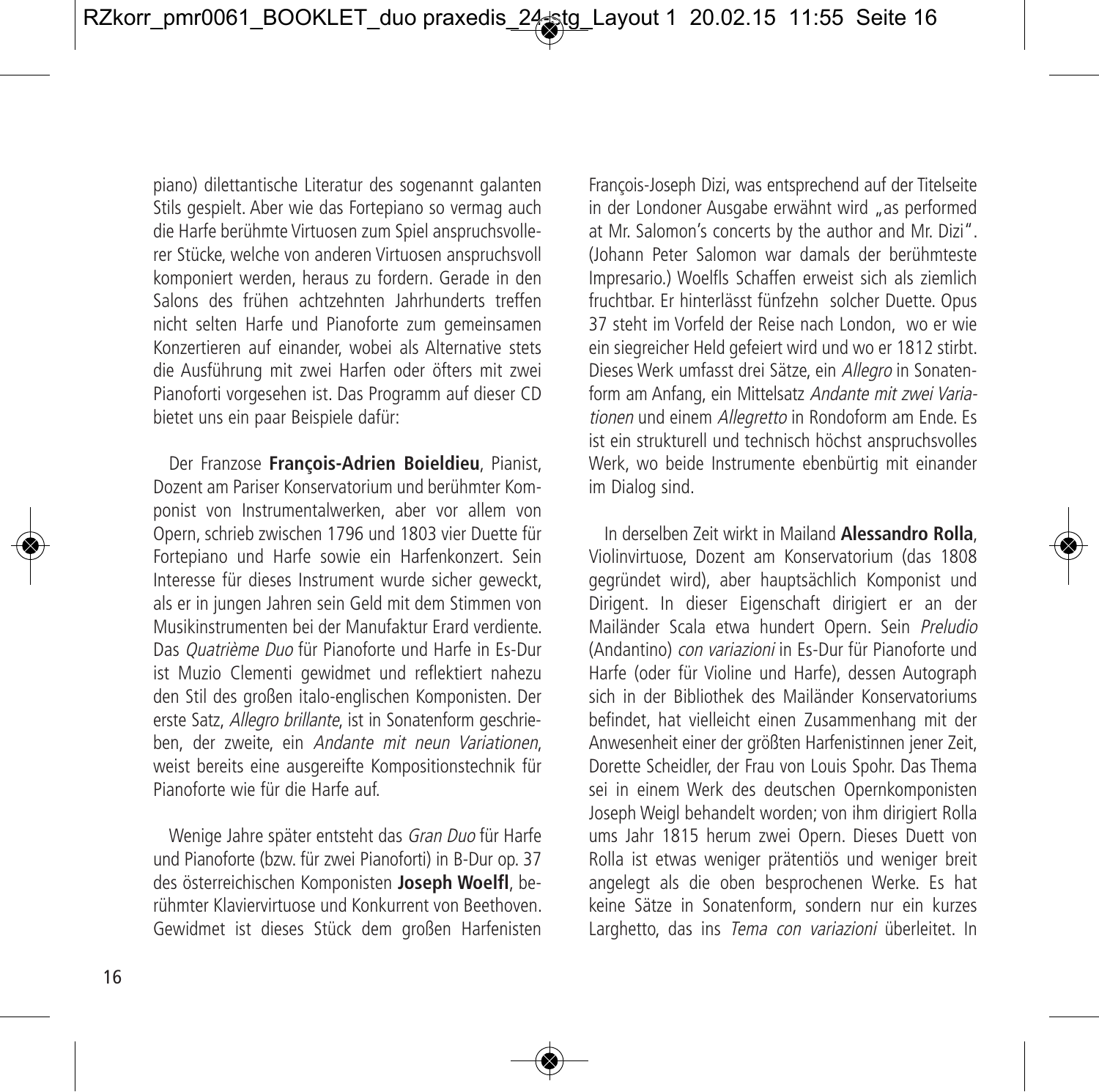dieser Partitur wechseln sich brillante und hinreißend liebliche Passagen in den Einwürfen der beiden Instrumente gleichmäßig ab.

Über den Komponisten **Domenico Malacarne**, dessen Tema con variazioni in Es-Dur in einer alten Ausgabe von Ricordi aus dem Jahr 1823 erscheint, wissen wir nichts. Auch hier dient ein Largo als Introduktion, also nichts, was an eine Sonate erinnert, sondern lediglich das folgende variierte Thema Allegretto con sette variazioni. Auf die ersten Akkorde exponiert das Klavier eine an Oper erinnernde Melodie. Einander ebenbürtig, übernehmen beide Instrumente abwechslungsweise die Führung im Thema und in den Variationen, welche der Komponist mit Allegro, Agitato, Marziale etc. überschreibt. Die zweitletzte normalerweise in Moll (hier in c-moll) und als Andamento lento stehende Variation ist hier ein Prestissimo, und das sonst übliche brillante Finale ist hingegen ein Andante pastorale.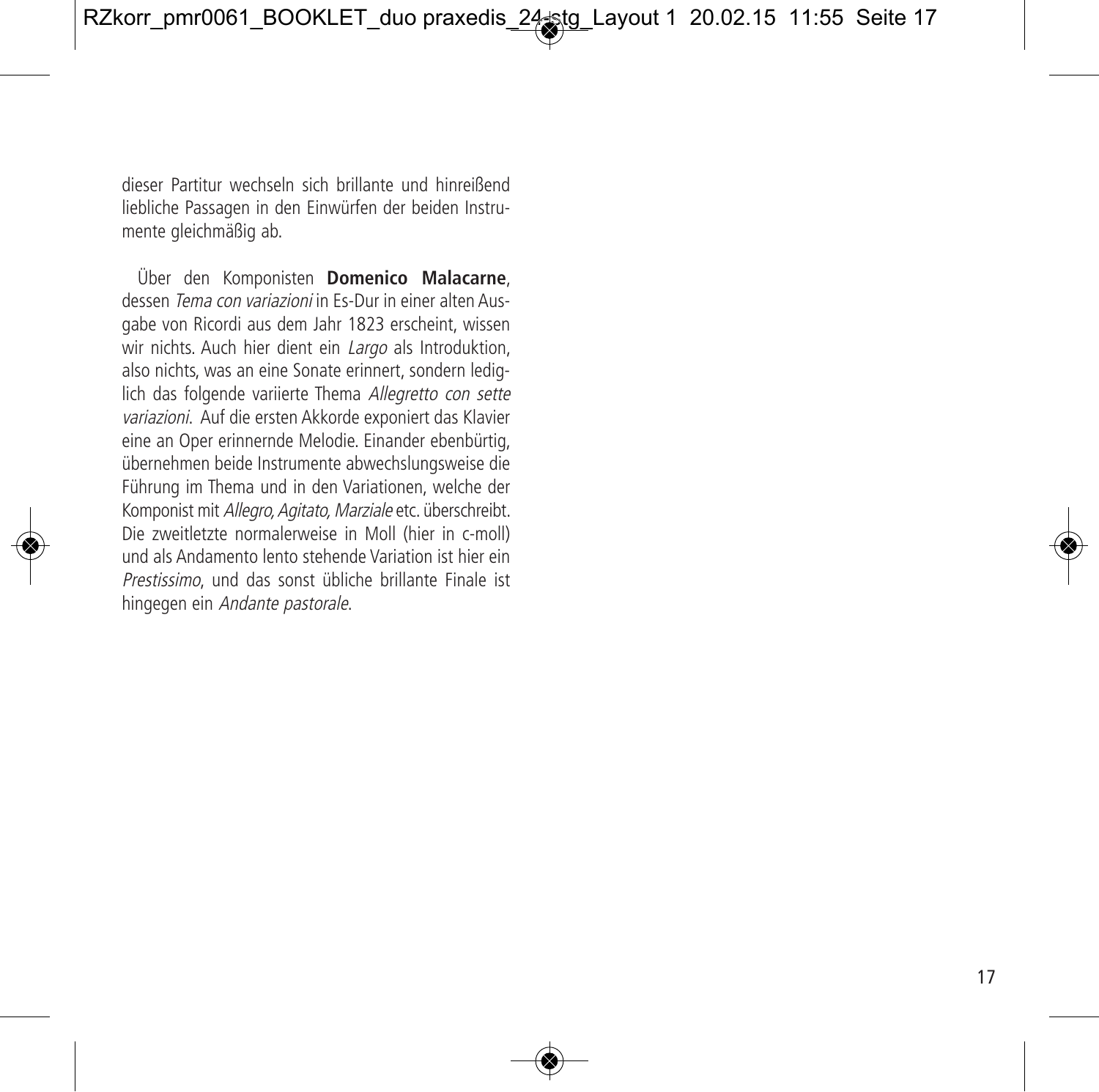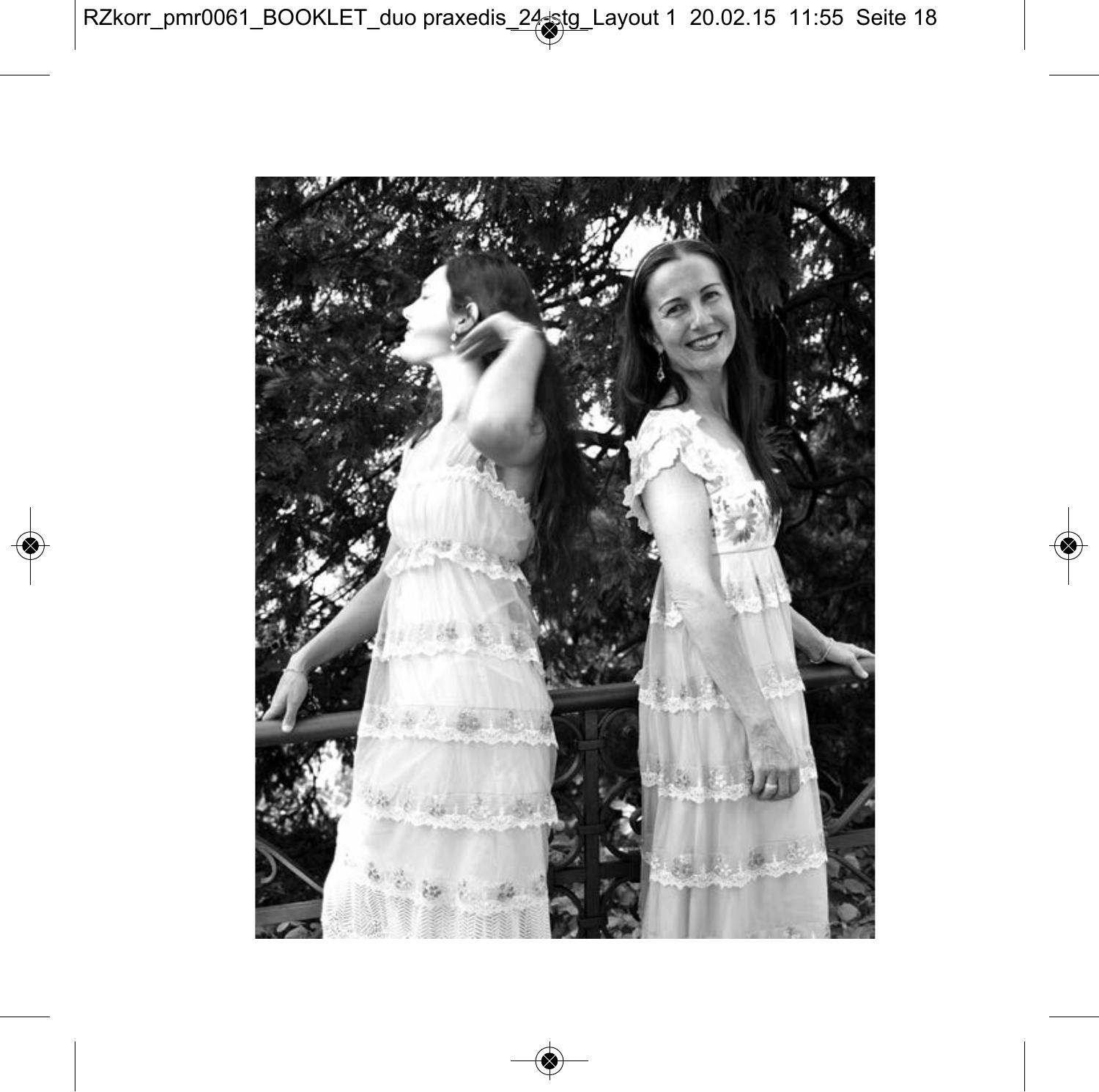To create an exciting combination of harp and piano is the goal the two musicians **Praxedis Hug-Rütti** (harp) and **Praxedis Geneviève Hug** (piano) are aiming at. The mother-daughter-duo represents perfect harmony and creativity, and has appeared regularly on stage in Switzerland and abroad since 2009. The Duo Praxedis wants to breathe new life into the thrilling instrumental partnership of harp and piano. The two instruments are closely related, but are, nevertheless, very different from one another – the combination of the two is, therefore, promising to provide "unheard-of" particular refined musical delights that have kept exciting innumerable listeners at international festivals such as the Menuhin Festival Gstaad, Esterhazy Festival Eisenstadt, or the Janáček Festival

The partnership of harp and piano was very popular in the early classical period, but has become rare nowadays. In former times the fascinating duo combination very often was a source of inspiration to various famous composers. Unfortunately, that relationship faded as the centuries went by. The origin of Duo Praxedis dates back to the year 1996, when the two ladies were asked to perform Bach's Double Concerto in a transcription for harp, piano and orchestra. Ever since then, a number of CD recordings by Guild, Paladino, and Preiser were made.

As there is only original literature for harp and piano from the early classical period available, the Duo Praxedis make their own arrangements of masterpieces for two pianos or piano duets, the transcriptions of which are worthy of the highest respect, since it is virtually impossible to harmonically transpose romantic piano scores for the harp. Beyond that, they often commission pieces from well-known contemporary composers. So a world first was written, namely the Double Concerto by Oliver Waespi, which premiered at Tonhalle Zurich in 2014.

The artists are known for their cheerful, passionate interpretations as well as for their repertoire rich in variety. Beyond sound there is also "sight": self-fashioned and self-tailored dresses made of precious Swiss manufactured broidery and fabrics, highlight the sound of music by visual beauty. Nowadays, the Duo Praxedis is one of the most attractive ensembles and an absolute highlight within the international concert scene.

www.praxedis.ch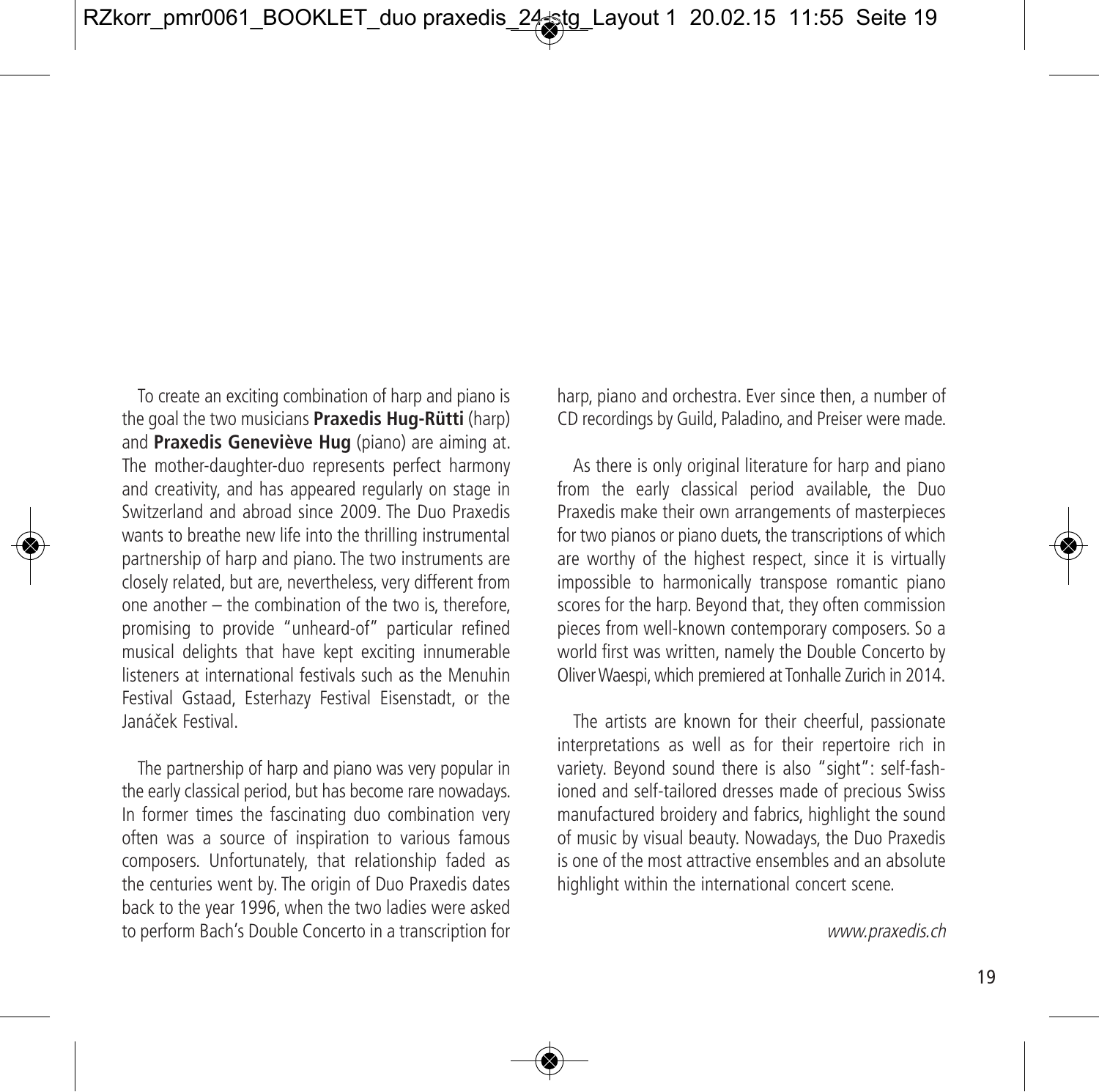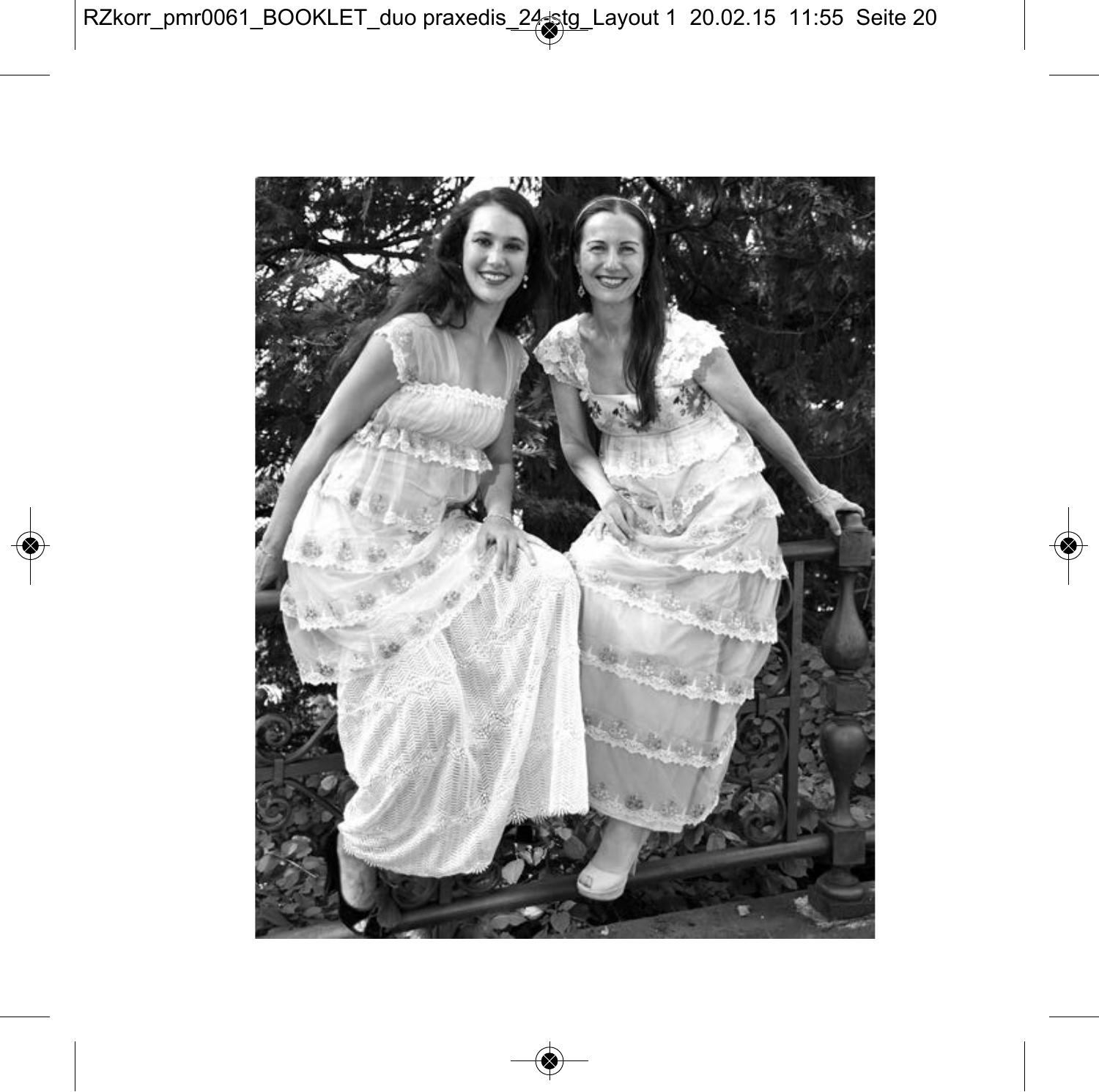Harfe und Klavier in einer Qualität zu vereinen, die begeistert, ist das Ziel der beiden Musikerinnen **Praxedis Hug-Rütti** (Harfe) und **Praxedis Geneviève Hug** (Klavier) aus der Schweiz. Das Mutter-Tochter-Duo ist totale Harmonie mit Kreativität und steht seit 2009 regelmäßig im In- und Ausland auf der Bühne.

Das Duo Praxedis will die faszinierende Instrumentengattung Harfe und Klavier wiederaufleben lassen. Die beiden Instrumente besitzen eine besonders nahe Verwandtschaft zueinander und sind doch so unterschiedlich – ihre Kombination verspricht daher "Unerhörtes" von besonderer klanglichen Raffinesse, das schon unzählige Zuhörer an internationalen Festivals wie dem Menuhin Festival Gstaad, Esterhazy-Festival Eisenstadt oder dem Janáček Festival begeisterte.

Die Verbindung von Harfe und Klavier war zur Zeit der Frühklassik eine beliebte Zusammensetzung, findet sich jedoch in der heutigen Zeit sehr selten. In jener Epoche war die spannende Duo-Kombination oft Inspirationsquelle verschiedenster, namhafter Komponisten. Leider verlor sich deren Beziehung über die Jahrhunderte. Der Ursprung des Duo Praxedis geht auf 1996 zurück, als sie angefragt wurden, Bachs Doppelkonzert in der

Besetzung Harfe und Klavier mit Orchester aufzuführen. Inzwischen sind etliche CD-Einspielungen bei Guild, paladino music und Preiser Records entstanden.

Da es nur aus der Frühklassik Originalkompositionen für Harfe und Klavier gibt, arrangieren sie selber bekannte Meisterwerke für zwei Klaviere oder Klavier vierhändig, deren Transkriptionen höchsten Respekt verdienen, da es quasi unmöglich ist, explizit romantische Klavierpartituren harmonisch auf die Harfe zu übertragen. Zudem vergeben sie oft Kompositionsaufträge an zeitgenössische Komponisten. So entstand eine Weltneuheit mit der Schaffung des Doppelkonzertes von Oliver Waespi, 2014 uraufgeführt in der Tonhalle Zürich.

Die Künstlerinnen beeindrucken mit ihrer wonnig, packenden Spielweise und ihren abwechslungsreichen Repertoire. Es gibt aber auch "Musik fürs Auge": mit eigenen Mode-Kreationen aus renommierten Schweizer Stickerei-Manufakturen setzt das Duo quasi die Sprache der Musik in die Interpretation der Kostüme um. Das Duo Praxedis ist eines der attraktivsten Ensembles unserer Zeit und ein Highlight in der internationalen Konzertszene.

www.praxedis.ch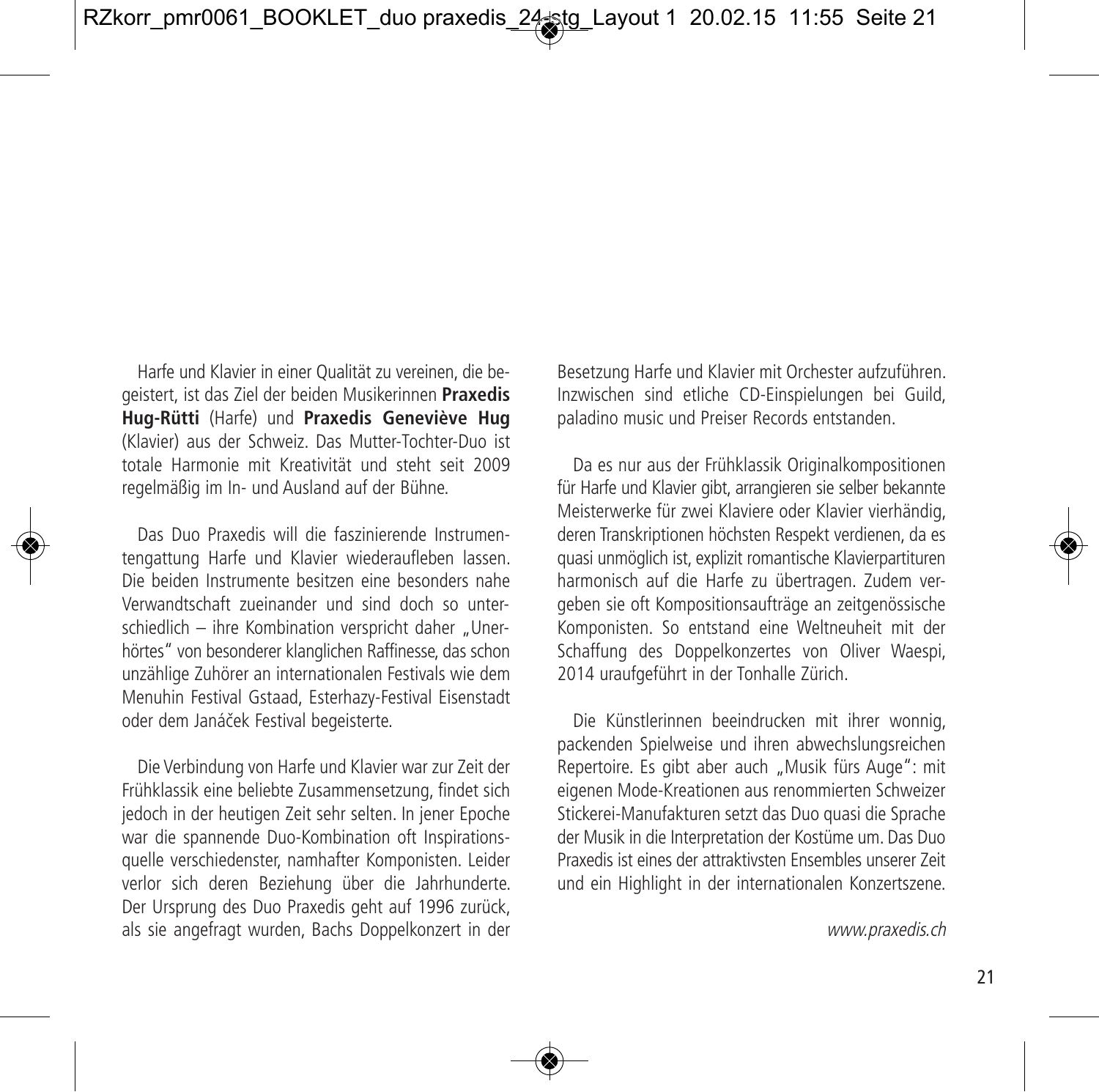**Thanks to** the paladino team for their help and collaboration, to Patrick Wind, Riccardo Risaliti, Blazenka Kostolna, Dagmar Staub, Klaus Horngacher und Ralf Niesel. Special thanks to our fans and supporters, friends and audiences, and of course to Paul, supporting husband and father, and to our dog Haselnüssli for his dreams during our concerts.

**Herzlichen Dank an** das paladino-Team für die Zusammenarbeit und die wertvollen Tipps, an Patrick Wind, Riccardo Risaliti, Blazenka Kostolna, Dagmar Staub, Klaus Horngacher und Ralf Niesel. Besonderen Dank an unsere treuen Fans, Freunde, Konzertbesucher und Sponsoren und natürlich an Paul, Ehemann und Vater, der uns stets liebevoll unterstützt, und Haselnüssli für seine schnusigen Schlummerträume während den Konzerten.

**pmr 0061 Recording Date:** August 2014 **Recording Venue:** Flügelsaal, Bülach/Switzerland **Engineer:** Patrick Wind **Producers:** Duo Praxedis<br> **Rooklet Text:** Riccardo Risa **Translation:** Dagmar Staub **Photos:** Blazenka Kostolna **Graphic Design:** Brigitte Fröhlich

**Booklet Text:** Riccardo Risaliti

A production of **paladino music** ® & © 2015 paladino media gmbh, vienna www.paladino.at